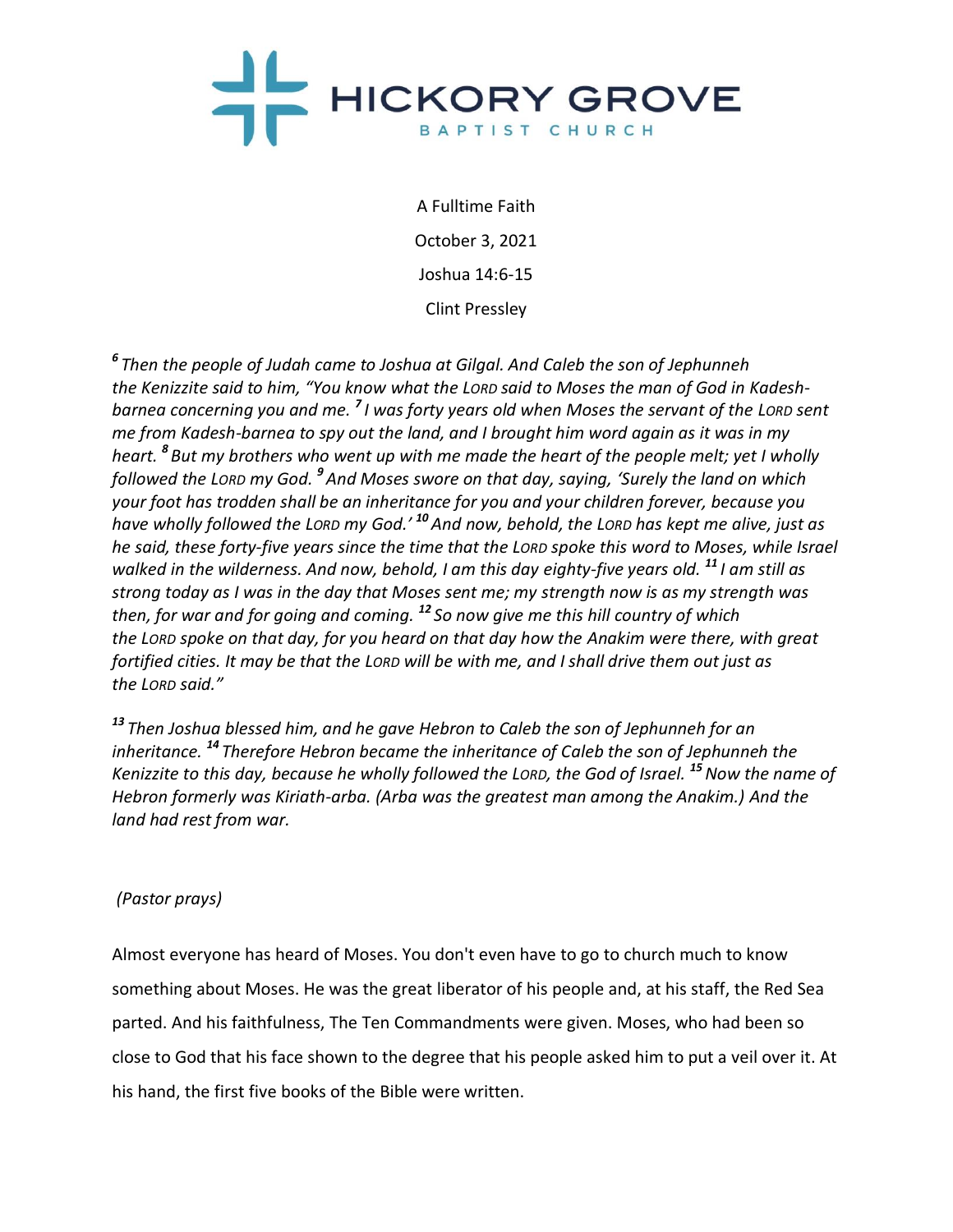By anybody's account Moses was a great man. Standing in the shadow of Moses all those years was his loyal servant Joshua. Joshua was a great leader in his own account, picking up the mantle of Moses and leading God's people into the promised land. He was a tremendous warrior, a man of great godly capacity, and even has a book in the Bible named after him. But, there in Joshua's shadow is a man who is sometimes forgotten. A man who has shown the same level of bravery and commitment as Joshua, and for 45 years he operated behind the scenes. And yet, Chapter 14 stops in the midst of allotting the land to God's people to put a spotlight on Caleb.

Caleb is best known for what he says in verse is 10-12: "I am 85 years old and still as strong as I was when I was 40 years old; give me this mountain." And that is certainly admirable and inspirational but I want to know, what's behind that? What makes a man talk like that? It's got to be more than bravado and chest-thumping. And the more I looked at Caleb, the more I saw a phrase that kept showing up. It's in Joshua 14:8, 9 and 14. It's in Numbers 14:24, Numbers 32:12 and Deuteronomy 1:36. It is a phrase that is seen six times in the Bible and three times in this passage. It is said of Caleb, "he wholly followed the Lord his God."

Don't you want to be a person who wholly follows the Lord? That regardless of what else might be said of you, it could be said that you wholly followed the Lord? The church doesn't need any more "halfway Christians" with part-time faith living mediocre lives. God is calling you to wholly follow Him, and I think this passage shows us how.

#### **A full-time God Calls For a full-time Faith**

Let's see what that looks like in the man named Caleb.

#### **See the value in fellowship**

Let's get into the context. The majority of the land has been conquered and the next 7 or 8 chapters cover the allotment of the promised land to the various tribes of God's people. But in verses 6-8 an old friend and fellow soldier of Joshua steps forward. *<sup>6</sup> Then the people of Judah came to Joshua at Gilgal. And Caleb the son of Jephunneh the Kenizzite said to him, "You know what the LORD said to Moses the man of God in Kadesh-barnea concerning you and me.* This passage takes us back 45 years to Numbers 13-14 when Joshua and Caleb spied out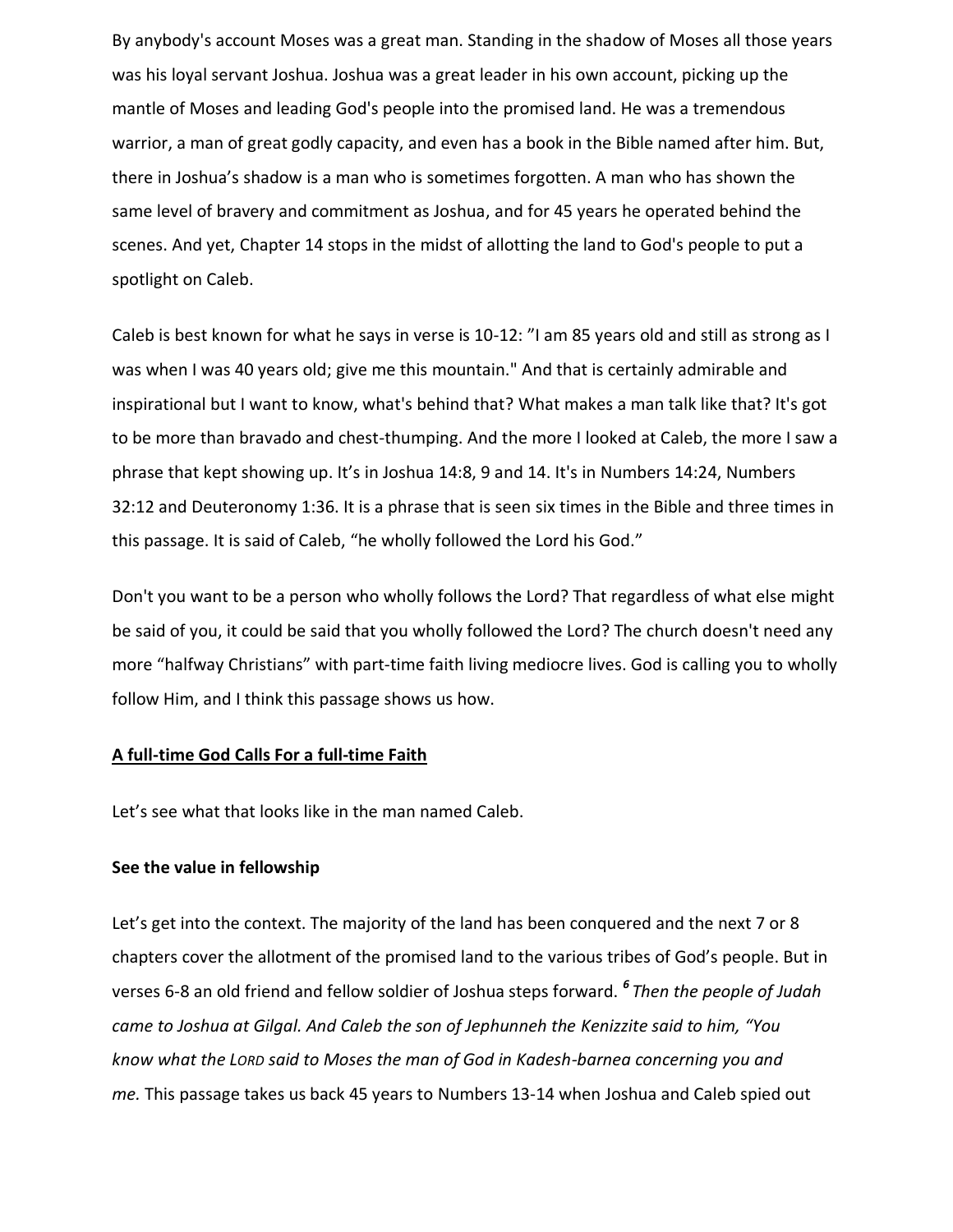the land. They came back and stood alone together giving a good report. And here in verse 6 Caleb is saying, "Joshua, you of all people know what we have been through together." It's a brotherhood forged in fire and baptized in faith and centered on trust and faithfulness. I just want to pause and reflect here. Here is a microcosm of what it actually means to be the church.

Here at Hickory Grove we are very concerned about doctrine. We seek to preach Biblical doctrine and teach that to the best of our ability. For instance, our doctrine of salvation, our Gospel, which is that God is holy and Man is a sinner, separated from God. That sin is not just separation but it is calling for condemnation and judgment. The sinners living outside of Jesus are living under the condemnation of God. But the Gospel hope is that God is not just the judge but also loves His people. He gives us Jesus, who is fully God and fully man, who lived a life of perfection and kept all of God's law in the way that we can't. And the reason for the cross is that it is there, at the cross, where Jesus takes all the sin of every sinner who will ever be saved and takes the punishment. He died on the cross. God raised Him from the dead. And the promise of the Gospel is: you turn from your sin and believe that. You look to what God has done for you at the cross of Jesus. That is salvation by God's grace through faith in Jesus. That is our doctrine of salvation. This is what holds us together, our common faith – the Gospel.

So the grace that saves us is the same grace that makes us one in Christ. What a great gift of God to have brothers and sisters in Christ we can rely on. We trust them, they support us, we can pray together and correct each other. It's having someone who will rejoice with you during the good times and be concerned when something bad is going on. It's someone who is seeking and hoping for only good for you. What a great gift Christian friendship is. And here in the Old Testament is Caleb saying to Joshua, "remember when it was only me and you." We don't live our lives as isolationists, but we live congregationally in community, pressing for unity and not division as we live our lives to the glory of God.

#### **Courage in your convictions**

Listen to Caleb and the great courage he has in his convictions. This is interesting because we haven't heard from Caleb in 40 years, since Numbers. Listen to how he recounts the story in verse 7-9. " *7 I was forty years old when Moses the servant of the LORD sent me from Kadeshbarnea to spy out the land, and I brought him word again as it was in my heart. <sup>8</sup> But my brothers who went up with me made the heart of the people melt; yet I wholly followed*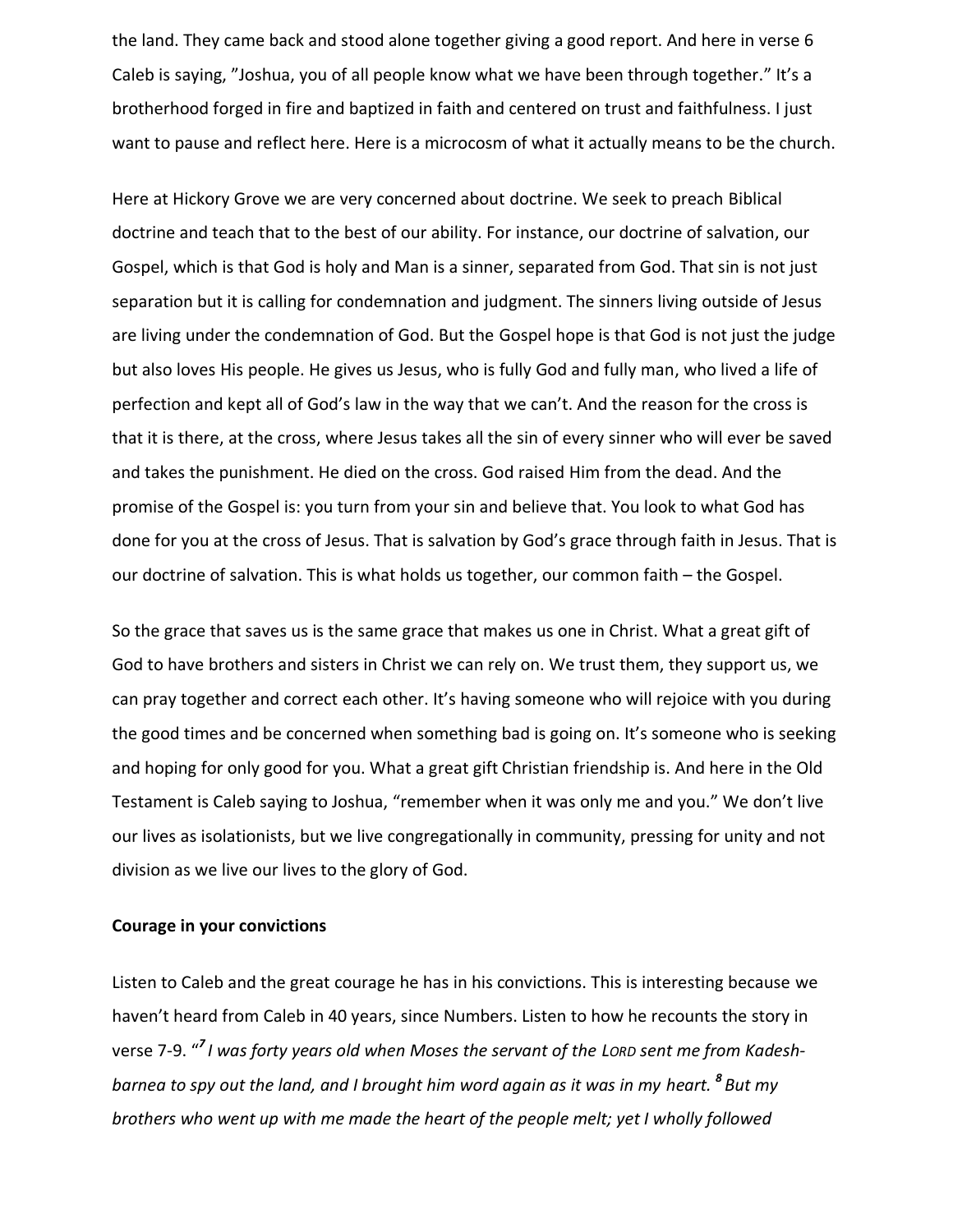*the LORD my God. <sup>9</sup> And Moses swore on that day, saying, 'Surely the land on which your foot has trodden shall be an inheritance for you and your children forever, because you have wholly followed the LORD my God.' "*

What he is saying is, I was willing to stand alone. Or another way – because I wholly followed the Lord, I didn't have a choice but to give a good report. My obligation is to honor God and trust Him regardless of the consequences. If you remember the story in Numbers 13-14, Caleb and Joshua were the only ones who gave a good report, and because the people of Israel wouldn't go with Joshua and Caleb, they wandered 40 years in the wilderness. And although he was faithful, he had to suffer the wandering like everyone else.

It's costly to be a convictional Christian. We are feeling it more and more, especially in the world of gender politics. It is the goodness of God to make males and females, heterosexuality. We are created in God's image, as man and woman, and it is good. The goodness and flourishing of God's creation is actually displayed in womanhood and manhood. And as Christians who believe what the Bible says, more and more it will take God-given courage to humbly— but boldly— stand alone.

You can strengthen that courage in a couple of ways. One of the ways that God strengthens our souls is when we worship together. It's strengthened when we pray together, when we lift up the name of Jesus, when we sing songs and hymns and psalms, when we praise God together. When we open the Bible together and we hear the word of God read and then taught. I think that God strengthens us in worship. I think that God strengthens us when we have good accountability. It's why we do more than just gathering in church. It's why we are in each other's lives. So that we can pray together, care for one another, correct each other. So we can disciple one another.

The Bible teaches that iron sharpens iron. Christians can sharpen one another. I think what is going to make you strong is more and more Bible intake. How you are going to grow and be strong and courageous is by having the word of God inside of you. I think when you are obeying what God is calling you to do, it strengthens you. There is a confidence-building factor to you being obedient. I think when you spend more time on your own personal sin, instead of everybody else's, you understand the grace of God. It strengthens your heart to flourish in forgiveness.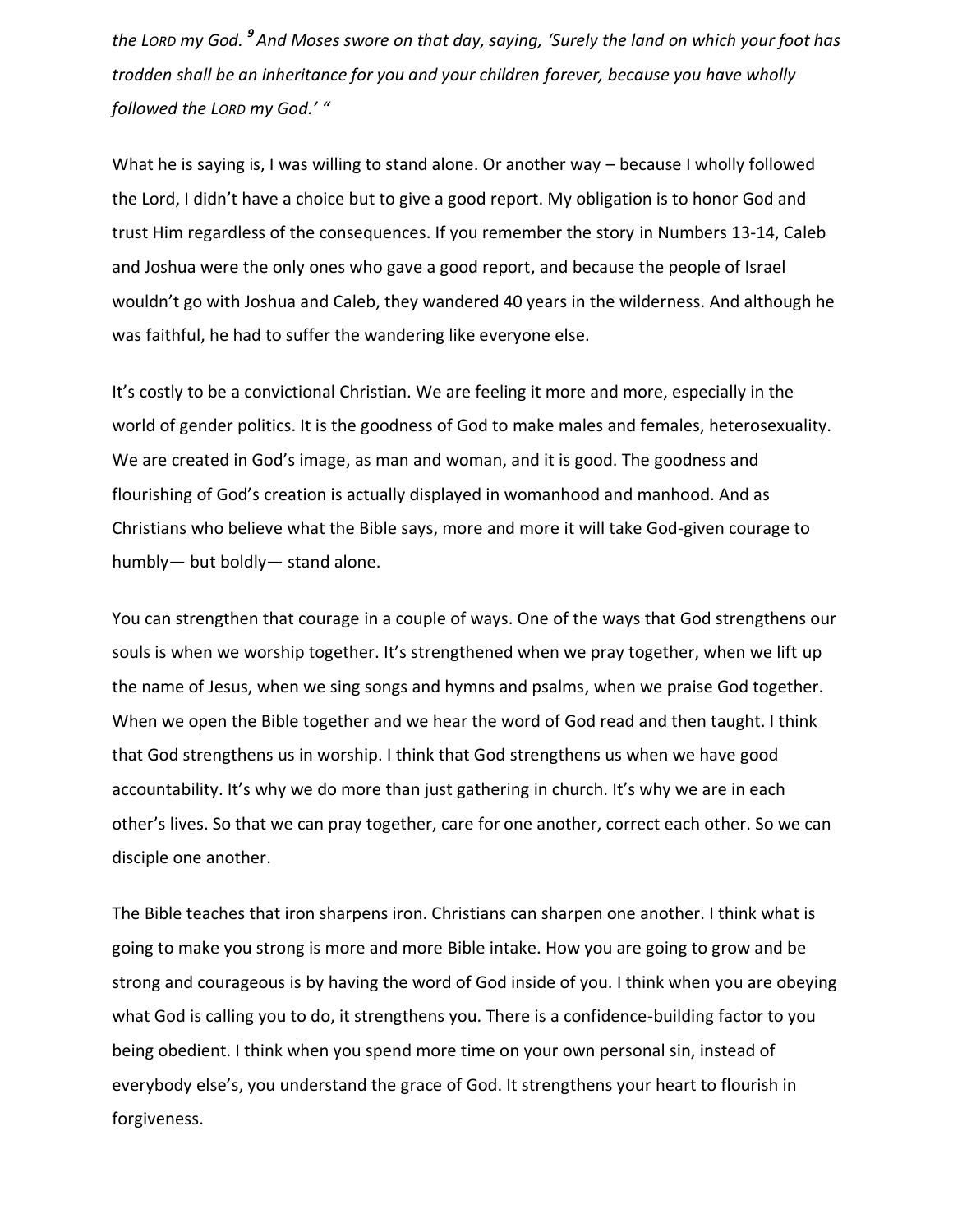What we see in Caleb here is the value of fellowship and the courage of conviction. I want to give you another thing.

## **Anchor yourself in the word**

Let's go back to verse 6 and look at what Caleb bases his petition for the mountain on. *<sup>6</sup> Then the people of Judah came to Joshua at Gilgal. And Caleb the son of Jephunneh the Kenizzite said to him, "You know what the LORD said to Moses the man of God in Kadesh-barnea concerning you and me.* Caleb based his petition on what the Lord said. In verse 6 it says, "what the Lord said to Moses." In verse 10 it says, "since the time the Lord spoke this word to Moses," in verse 10 again it says the Lord kept me alive "just as he said." In verse 12 it says twice, "the Lord promised on that day."

Five times Caleb hammers the point home of *what God said.* Here is a dependence on God's Word and I won't stay here long except to say that the number one factor in your growth and strength as a Christian will be your knowledge of and dependence on God's Word. The number one resource for your soul, healing for your heart, strengthening your faith, equipping for your life and conviction of sin is the Bible. And it is a *steady intake* of the Bible. What changes do you need to make to anchor your life in the Bible? We have a full-time God who expects your fulltime faith.

# **Be grateful for God's provision**

Join me in verse 10 and listen to the beginning of Caleb's speech, and let's see how he gives all credit to God for every good thing and provision. *<sup>10</sup> And now, behold, the LORD has kept me alive, just as he said, these forty-five years since the time that the LORD spoke this word to Moses, while Israel walked in the wilderness. And now, behold, I am this day eighty-five years old. <sup>11</sup> I am still as strong today as I was in the day that Moses sent me; my strength now is as my strength was then, for war and for going and coming.*

This speech is filled with thankfulness. It shows humility, perspective, attitude and removes bitterness. It develops a reliance on God, fights pride and pushes you to pray. It recognizes dependence and elevates grace. It glorifies God.

What if God removed everything you haven't thanked Him for?